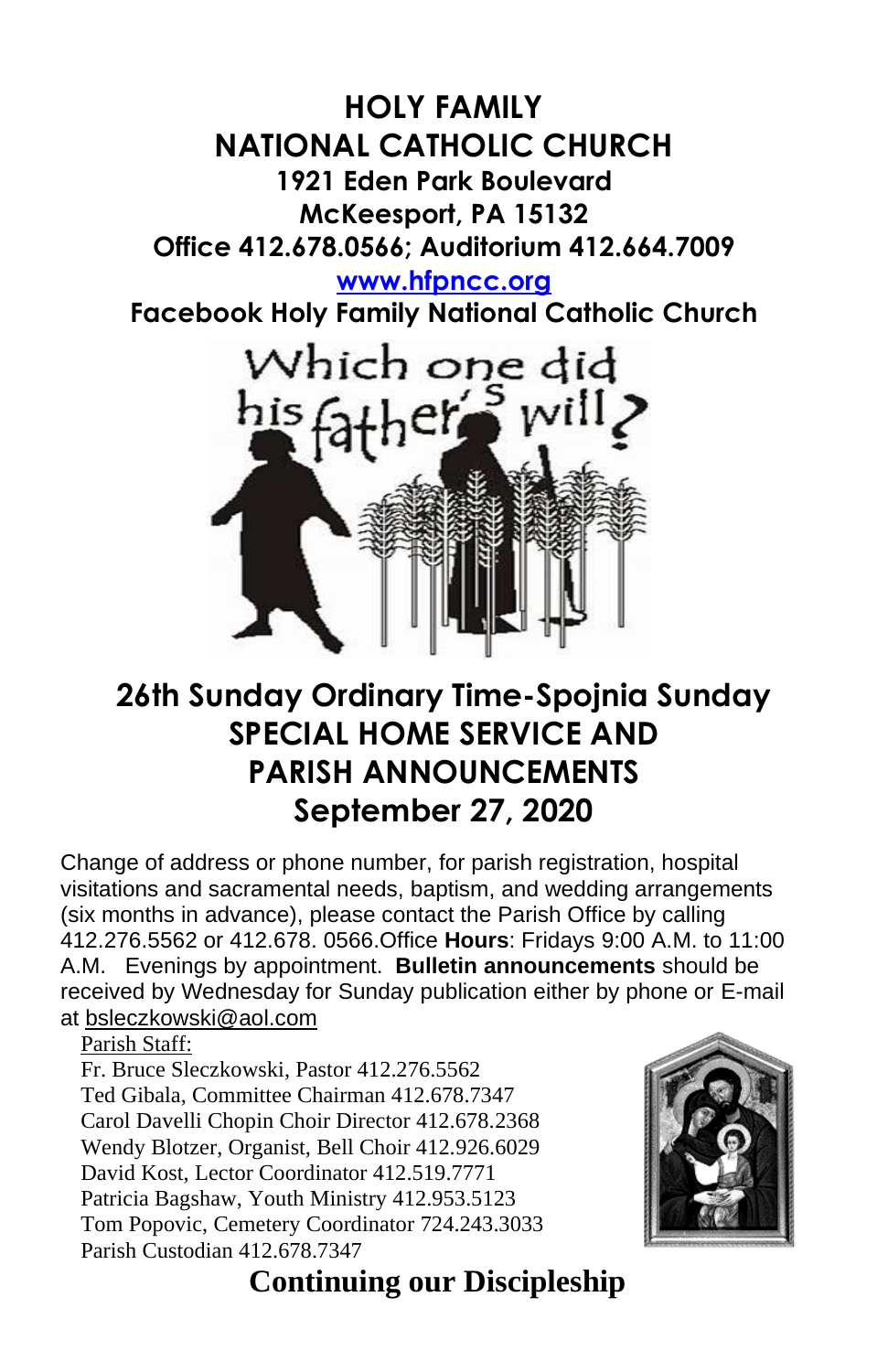### **This Week**

**September 27, 2020** 

# **th Sunday Ordinary Time Spojnia Sunday**

Holy Mass 9:00 A.M.

**+George, Irene & Cheryl Jugan** Int. Jodi Cook & Tammy Jugan

## **Liturgical Vestments Blessings**

In memory of their parents, George and Irene Jugan, liturgical vestments were purchased for the parish by Jodi Cook and Tammy Jugan. The vestments will be blessed after the 9:00 A.M. Mass today.

### Saturday, October 3, 2020 **Blessing of Animals**

In honor of St. Francis of Assisi, the annual blessing of pets will take place in the Church parking lot at 10:00 A.M.

**October 4, 2020 th Sunday Ordinary Time** Holy Mass 9:00 A.M. **+Maxine Juliano** Int of Family; **+Joseph Kijowski** Int of wife Bozena Kijowski

### **CHALLENGING A BEAR**

BAD IDEA NOT HAVING LIFE INSURANCE ALSO, A BAD IDEA CALLING THE POLISH NATION UNION NOW THIS IS A GOOD IDEA

*For information and policies contact Branch 132 Secretary*